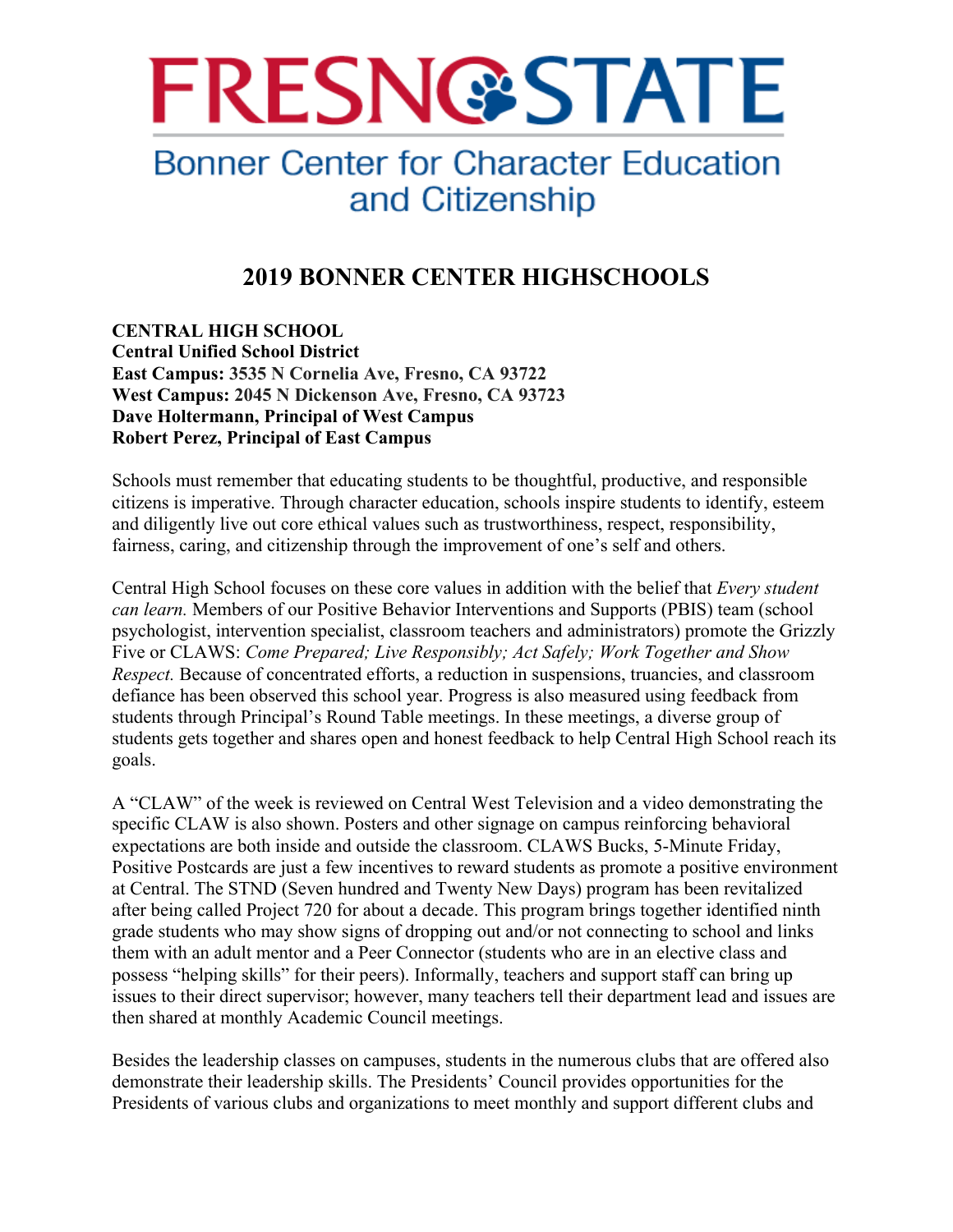activities. Specific clubs and organizations have projects that provide meaningful service activities. As Central High School students focus on being engaged citizens, providing structured opportunities to reflect critically on their service experiences is seen in the classroom as they perform gallery walks, participate in structured critical thinking activities and complete reflection forms. Multicultural expression and understanding is provided through its numerous clubs such as the Asian Club, Black Student Union, French Corps, MECHA, Muslim Students Association, and the Sikh Honors Service Society. Lunchtime presentations by Folkloric dancers, Hmong dancers, and Punjabi dancers during multicultural awareness weeks also foster a sense of understanding among student at Central High School.

## **CLOVIS EAST HIGH SCHOOL Clovis Unified School District 2940 Leonard Ave, Clovis, CA 93619 Omar Hemaiden, Principal**

Each generation of students who come to Clovis East have a unique background, belief system and set of values. We understand that character is not something that is inherited, it comes from within, which is why we have a responsibility to develop character within our students. Our goals are centered around *building a community where we embrace cultural differences, creating an awareness surrounding digital citizenship and technology use, and establishing a campus where students and staff feel emotionally supported*. Another goal for Clovis East is to create a seamless transition for students each school year, as students are often faced with new challenges they must navigate. Along with these character education goals, we measure success through a multitude of facets including the Student Responsibility Center's referral data, attendance rates, club & organization participation, peer counseling, Clovis Support Intervention groups, service learning opportunities, graduation rates and many more.

At Clovis East we believe in dignity and respect for all and want to ensure that our educational environment mirrors those beliefs. As educators, we understand the power of knowledge to affect change. Though our Dignity and Respect Initiative we have worked as a school and community to create a culture of awareness that promotes a climate of excellence, ethics, safety and mutual respect to all WOLFPACK members. The REC DEC group has been working to discuss the benefits and drawbacks of social media posts and the impact they have on others. Additionally, the student diversity council decided it was important to address these concerns on a large-scale during Unity Week. A video was created by students to share with the school in hopes to increase empathy among all cultures. Students had opportunities to speak in front of the entire student body about their differences and what makes them unique. The students talked about using social media to spread kindness not hate. This project ultimately serves to help educate students on race and stereotypes, contributing to the solution of ending hate-motivated behaviors online and through social media platforms.

The Clovis East teachers and staff have many avenues to address school issues and create solutions. School issues are identified on many levels beginning with the classroom, site-wide and community. There are staff meeting opportunities such as department meetings, PLCs, faculty meetings, Student Success meetings, and Academic Senate meetings. The staff also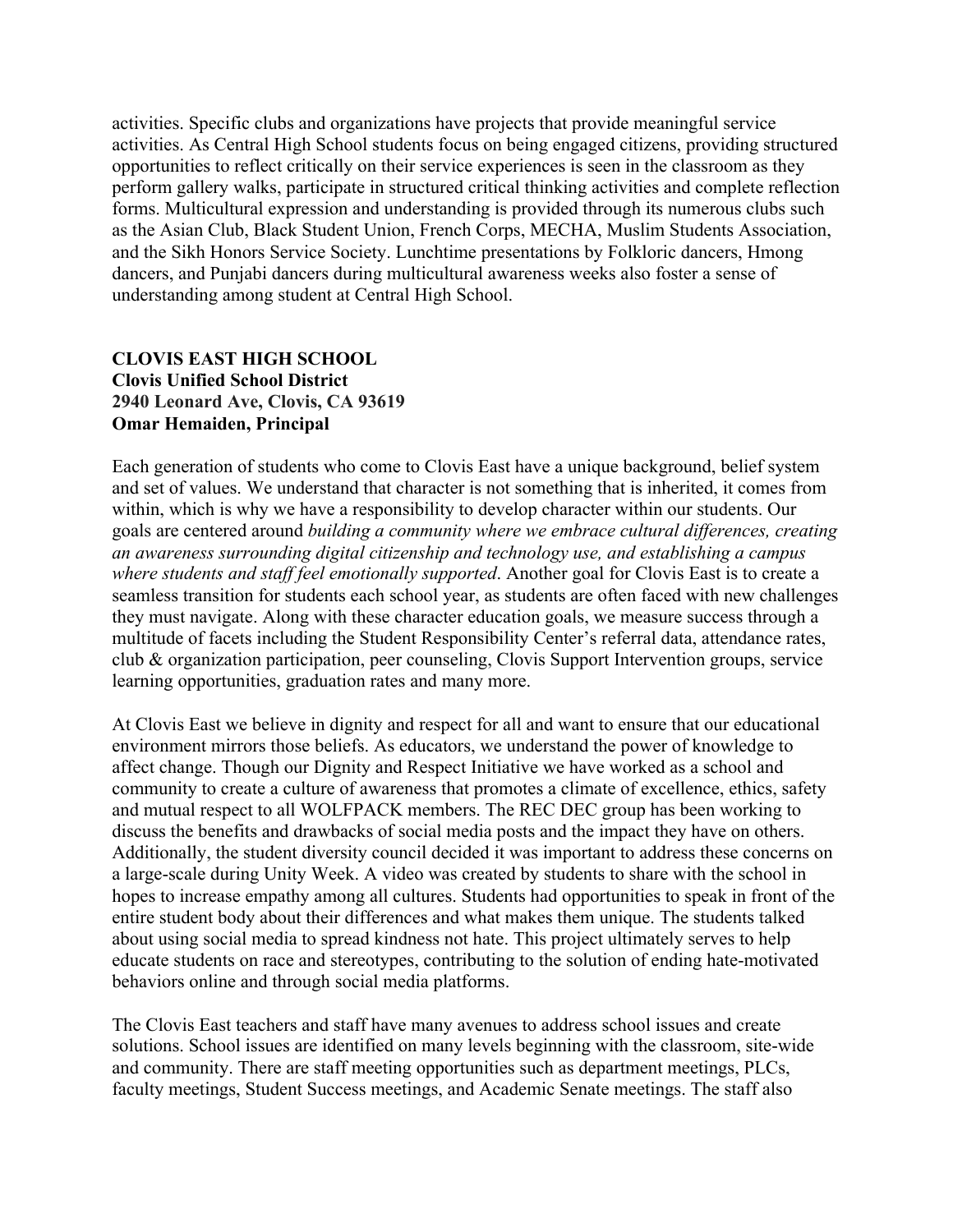participates alongside parents and community members at our SART, School Site Council and English Language Advisory Committee meetings. Identifying these issues are vital to our success and we openly accept all ideas and recommendations for evaluation.

Going Gold for Pediatric Cancer is a service project where our students collect donations for patients and families of Valley Children's Hospital. They also give their time at the community animal centers cleaning facilities and caring for the animals. The Interact Club works in conjunction with the Clovis Rotary Club to clean and plant trees throughout our city. During the holiday season our students are involved in the Shoebox Project alongside The Boys and Girls Club to send necessities to bring joy to the children in the Philippines. The Can Food Drive is another opportunity to support our local food banks, which brings in approximately 50,000 donation items. The Clovis East JROTC program volunteers at events such as, The Wreaths Across America Ceremony and the Old Town Clovis Electric Parade. This group attends a number of events presenting the colors. Clovis East provides these structured opportunities for reflection in REC DEC, school clubs, student feedback surveys, The Senior Exit Survey and during Administration classroom visits. Although formal avenues are productive, we also find value in the conversations that take place every day between staff and students. These conversations provide critical feedback of the school climate and sheds light on the areas we need to grow.

Our school prides itself on its diversity. Nothing illustrates this more than the student developed and led Unity Week which showcases students coming together to celebrate and share their different traditions. Each day a different culture is celebrated on campus. At lunchtime various groups represent their uniqueness in multiple ways. For example, our Folklorico group showcases their dances from different regions in Mexico. The Clovis East Hmong and Punjabi dance groups also perform during Unity Week.

## **CLOVIS WEST HIGH SCHOOL Clovis Unified School District 1070 E Teague Ave, Fresno, CA 93720 Richard Sarkisian, Principal**

Civic and character education are more important than ever before. At Clovis West, it's not just one program that helps drive our vision to create an environment where students learn to be respectful of all in our diverse community, it's the many systems we've put into practice that helps us reach to this end. Developing character means developing the whole child. Clovis West embraces the Clovis Unified motto of mind, body and spirit. In the last 2-3 years, schools and districts have seen an evolution in the awareness of mental health and Clovis West has seen the positive impact of this awareness. Clovis West has four main goals that all address the mantra of character and civic education. The four main goals and quotes are:

Doc Buchanan (original CUSD Superintendent) believed that we should "teach students to work in groups and compete in groups". **Clovis West students will be effective scholars.** 

Doc Buchanan encouraged teachers to "help students build on their strengths and overcome their weaknesses". **Clovis West students will be critical and creative thinkers.**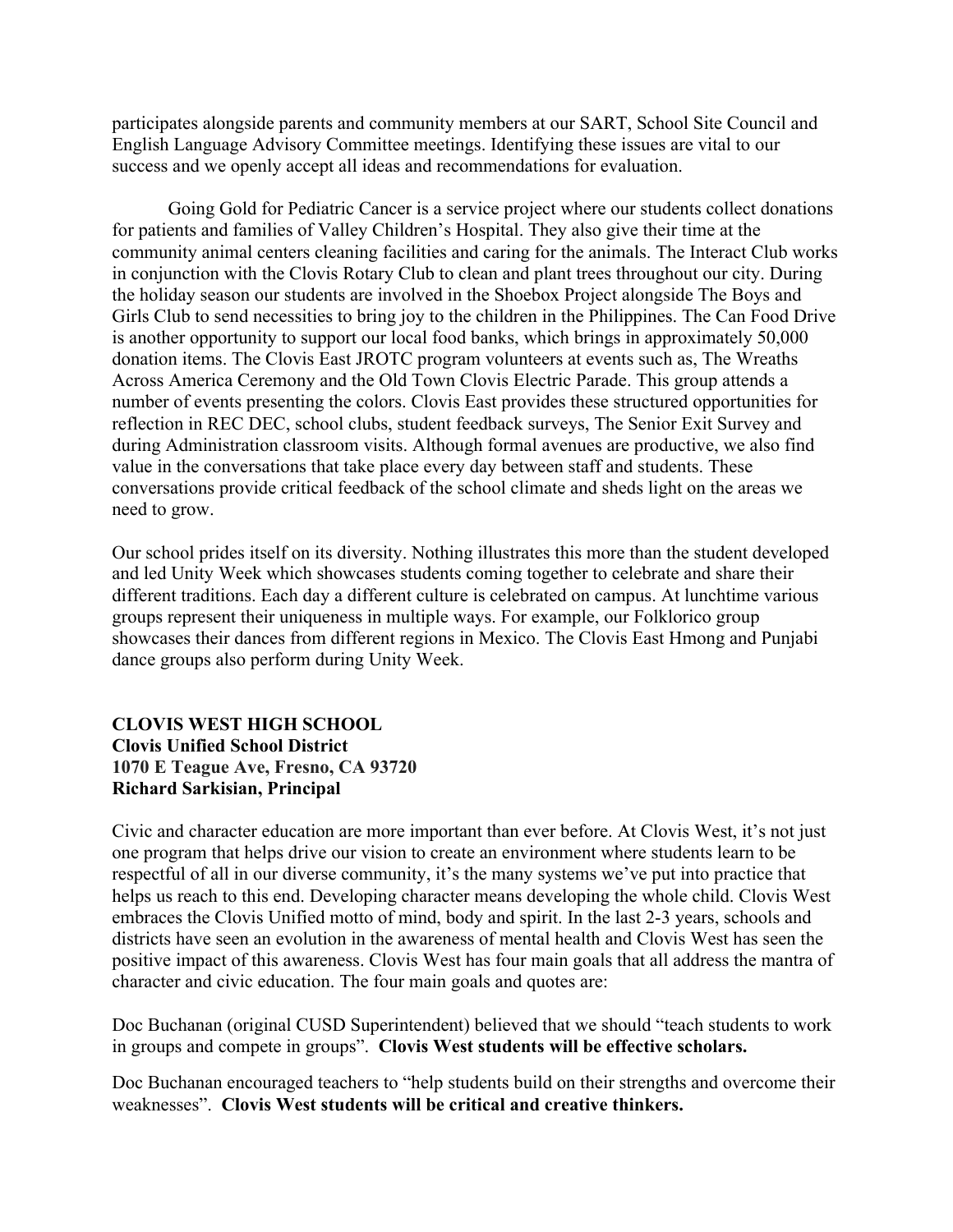Doc charged teachers and students to "win with class and lose with dignity" and to provide a "fair break for every kid". **Clovis West students will learn to be respectful of all people in a diverse community.**

Doc believed that "education revolves around teamwork and trust" and that as educators, we should prepare students "to be the best they can be in mind, body and spirit" and to "learn to compete against themselves". **Clovis West students will be prepared for adult life as productive, analytical, cooperative members of society.**

During our WASC visit the visiting committee confirmed our progress by stating:

- 1. The school culture is one of support, community, and family.
- 2. Students and community members are highly involved on campus and/or attend campus activities and events.
- 3. Student academic success and college readiness is an emphasis at Clovis West.
- 4. The student supports and intervention programs in place focus on improving social emotional learning as well as academic learning.

Clovis West values the input, feedback and ideas from our staff, students, and parent community. At Clovis West, we have created a partnership with our parent community through our School Assessment Review Team, SART, and Intercultural Diversity Advisory Council, IDAC. For Clovis West, these groups are one in the same. Our district has a standard of having quarterly meetings and Clovis West exceeds that by having monthly meetings with this group of parents.

Clovis West relies on the voices and leadership capacity from PASA, Peer Counselors, Safe School Ambassadors, Link Crew, and leadership students to identify areas of growth or concern on campus but to also drive the solutions to solve issues. Clovis West fosters a culture of student empowerment by providing multiple means for students to express their voices.

Clovis West gathers input from a variety of surveys. Parents are surveyed every year as are staff and students. Action plans are created from the information received on these surveys. Last school year, based on student survey data Clovis West charged itself with reducing the number of D and F grades earned by students. Clovis West, through academic senate, a group of academic department leaders, focused on identifying academic behaviors we expect and know our students are capable of accomplishing.

Encouraging students to learn and practice civic responsibility, leadership and meaningful service begins by how the school creates that culture on campus. The theme of family will always be used to describe Clovis West. This theme of family is driven by our diverse student body at Clovis West. Our students recognize and celebrate their diversity.

Finally, all students have access to many important conferences throughout the year. Attendance at the Latino Student Success Conference, Asian Student Success Conference and the African American Student Success Conference draw the largest participation from Clovis West. These conferences help to build the leadership capacity within each and all of us. Students are inspired by guest speakers, learn about careers and colleges through a fair type setting, and also dialogue in small groups with school site leaders.